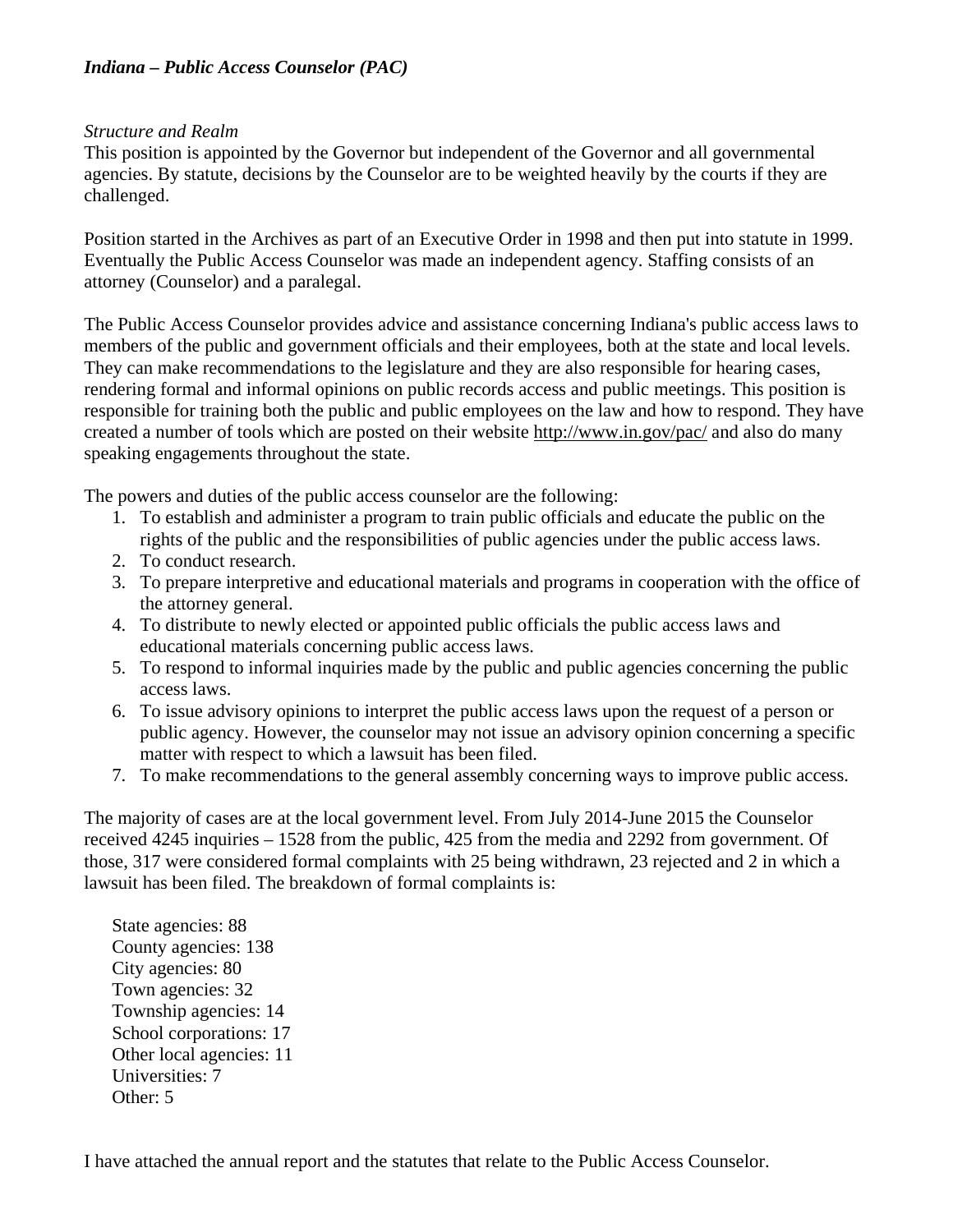# *Budget*

\$165,000 annually and is paid out of the general fund.

### *Success*

Both the public and agencies view the PAC as a success. Agencies now must respond to the requestor immediately for an in-person request and in 7 days if the request is made over the phone or by mail (email and postal); and the requestor must make his request specific. The public sees it as making government more accountable and agency employees are required to attend training and especially state agencies have seen a decrease in the number of conflicts.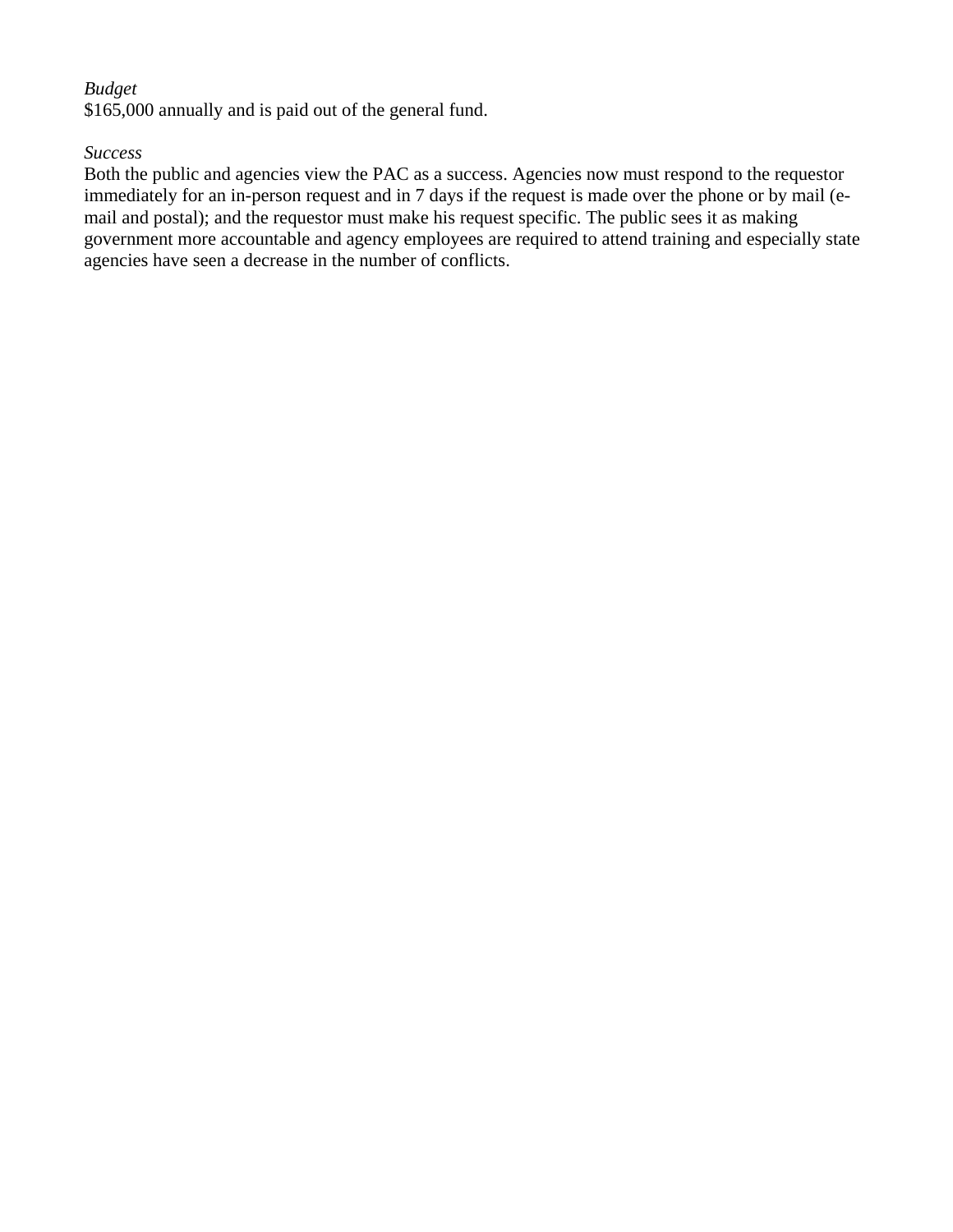# *Connecticut - Freedom of Information Commission (FOI Commission)*

### *Structure and Realm*

The FOI Commission was formed about 40 years ago in response to Watergate and the call for more government transparency. Until the recent Governor took office, the Commission was completely independent but now is part of the Office of Governmental Accountability. Staff opinion thinks Commission needs to be independent to be effective.

The Commission consists of 9 members – 5 appointed by the governor and 4 appointed by the legislature. In addition, there is a staff of 15 members who help with the education component of the Commission and also make preliminary decisions on cases pending. Preliminary decisions are passed on to the Commission and the official opinion is levied by the Executive Director & General Counsel. In the 40 years, there have only been two Executive Director  $\&$  General Counsels and they are **both** available to contact if we want. Any opinions (determinations) made by the Commission can be appealed all the way to the Supreme Court. Although the decision carries some weight, it doesn't appear to carry the same weight as the decisions of Indiana's Public Access Counselor. However, political officers cannot overturn the decisions of the Commission.

Like Indiana, the FOI Commission is the chief educator on public records, public meetings and access; serve both the public and all governmental entities; and find most cases are at the local government level. The Commission is also responsible for monitoring and advocating against public records exemptions.

They had a record number of cases in 2014-2015 with 941 complaints – 200 of which were made by one individual. 708 of those cases were resolved without a hearing, which is the Commissions' goal – 300 of the 708 were withdrawn because of the preliminary work done by staff acting as mediator/ombudsman.

Their website is:<http://www.ct.gov/foi/site/default.asp>

## *Budget* Annual Budget - \$1,692,000

*Success*

They also see the Commission as being a success as the public can see transparency in the governmental process but the Commission staff is constantly fighting against exemptions being proposed to public records access.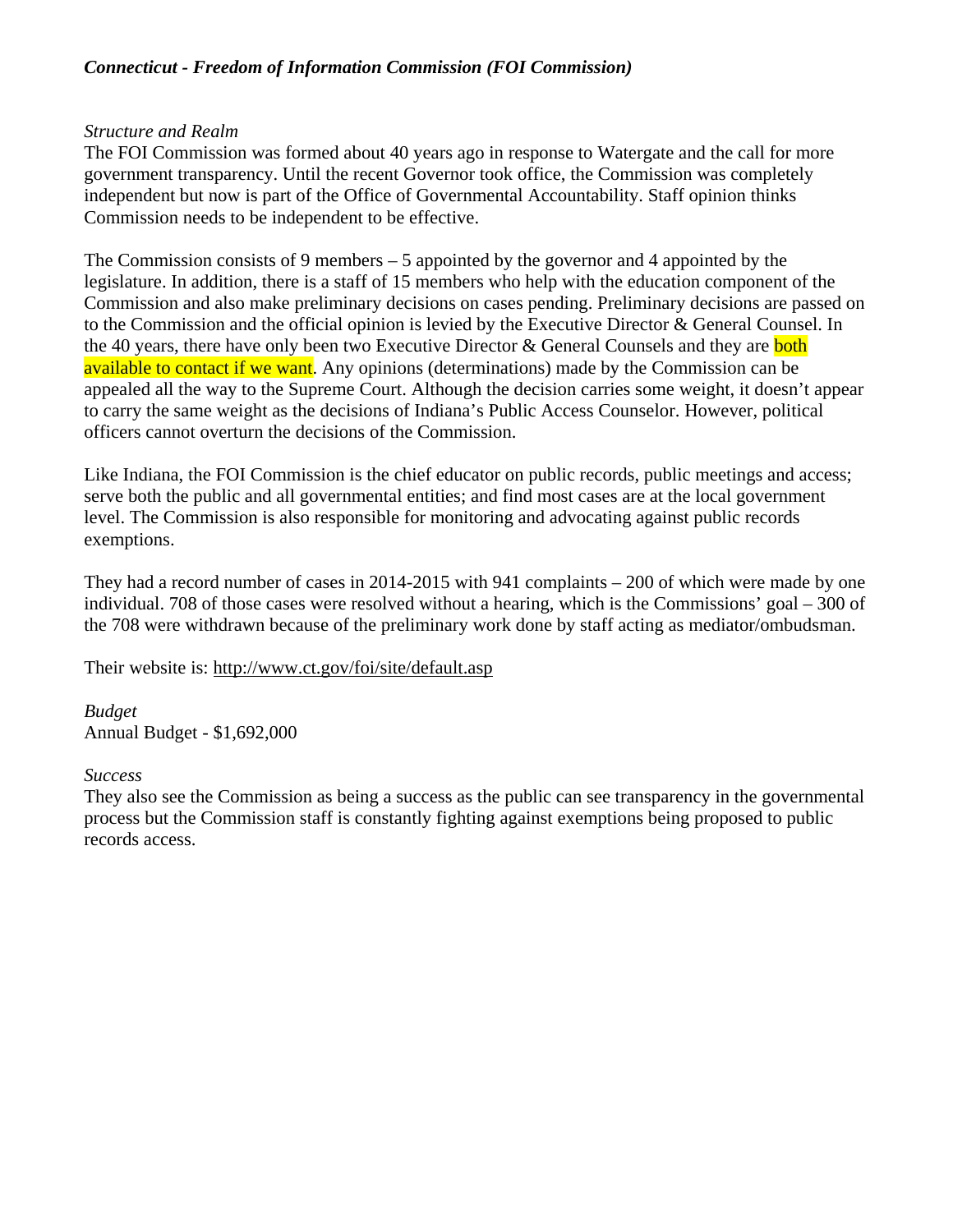## *Maine- Public Access Ombudsman*

### *Structure and Realm*

The Public Access Ombudsman was created in 2007 by the Maine Legislature but not funded until 2012. The position is an Assistant Attorney General and located in the Attorney General's Office; however this position does not have any client agencies. Their sole purpose is to be the Ombudsman.

The duties of the Ombudsman include educating the public and government officials about the State's public records access laws; provide dispute resolution services; answer questions about public records access; and make recommendations for improvements to the law. The Ombudsman can issue opinions but cannot conduct a hearing on records access. There is no process to appeal an opinion and the Ombudsman cannot go to court. These processes are seen as totally separate.

The majority of cases are at the local level.

Their website is:<http://www.maine.gov/foaa/ombudsman/index.htm>

In addition, the Ombudsman works with Maine's Right to Know Advisory Committee. This Committee was created in 2005 to serve as a resource and advisor about Maine's Freedom of Access laws. They can also make recommendations for changes in statutes to improve the laws

The specific duties of the committee include providing guidance in ensuring access to public records and public proceedings; act as the main source for information about Maine's Freedom of Access laws; and serve as a resource to support training and education about Maine's Freedom of Access laws. They report on their activities annually.

## *Budget*

Annual Budget – 1 FTE that is contained in the Attorney General's Budget and is not separated out.

## *Success*

They see the Ombudsman as having success especially with education but do acknowledge that the positioning of the Ombudsman within the Attorney General's Office can be seen as a challenge to its independence.

*Annual Report* [https://www1.maine.gov/foaa/docs/Public%20Access%20Ombudsman%20Report%202014%20\(2\).pdf](https://www1.maine.gov/foaa/docs/Public%20Access%20Ombudsman%20Report%202014%20(2).pdf)

*Statutes* <http://www.mainelegislature.org/legis/statutes/5/title5sec200-I.html>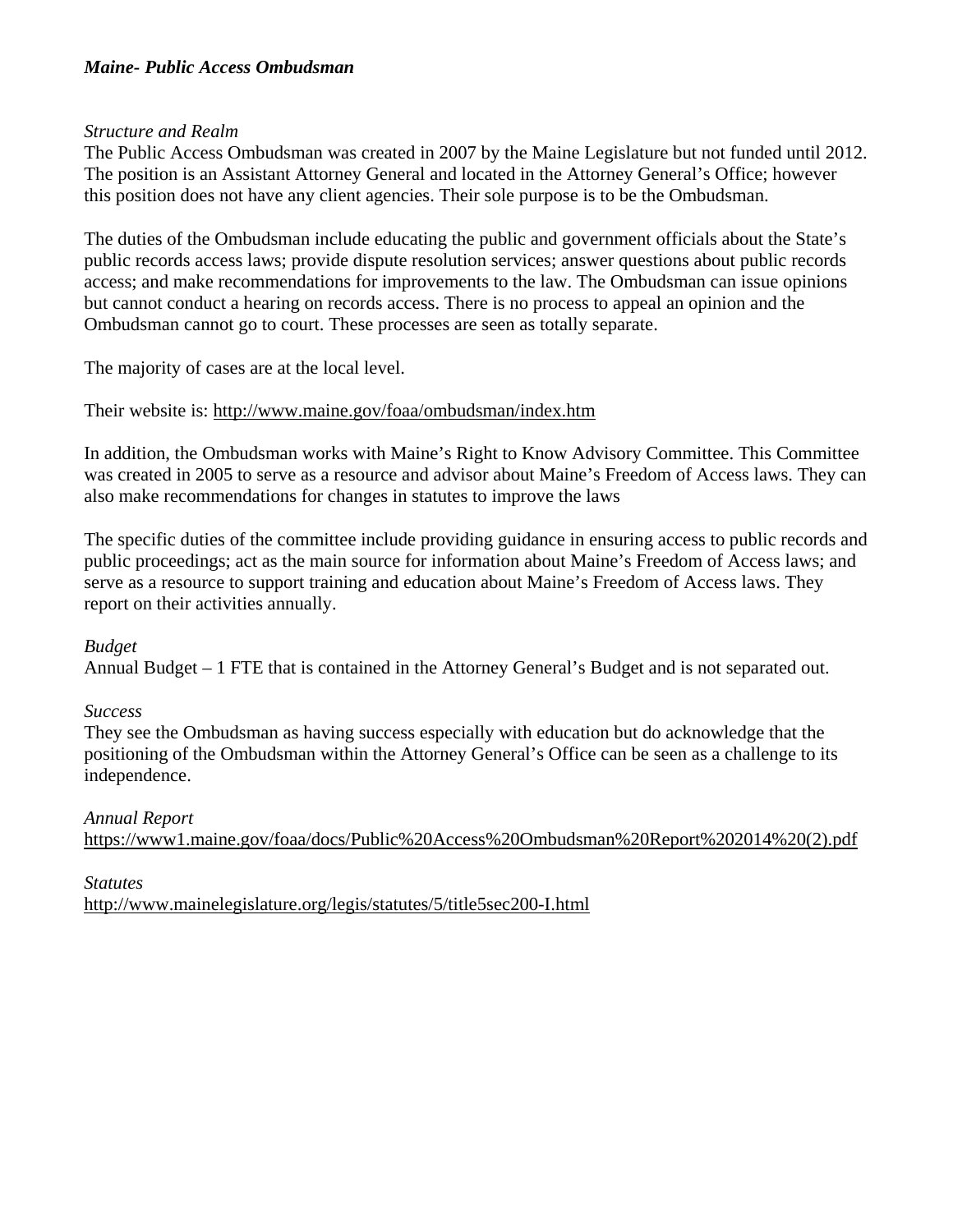# *Pennsylvania - Office of Open Records*

## *Structure and Realm*

The Office of Open Records (OOR) was created in 2008 with the passage of the Pennsylvania Right to Know Law (RTKL). The agency is independent and quasi-judicial, authorized to hear and decide appeals from requestors who have been denied access to public records by state and local government agencies. Anytime a request for access is denied, the first appeal goes to the Office of Open Records and in 90% of the cases, they go no further. The courts fully expect requestors to go to the OOR before they come to court. OOR is also responsible for providing training on the RTKL and Pennsylvania Sunshine Act. The 18 member staff has jurisdiction over all government entities except for the legislature, attorney general, treasurer and local criminal investigative records.

Their website is:<http://www.openrecords.pa.gov/Pages/default.aspx#.VxAdrvkrLGg>

*Budget* Annual Budget - \$2.4 million

## *Success*

They see their Office as being a success especially when 90% of the cases that come into the Office go no further. See Annual Report:

<http://www.openrecords.pa.gov/Additional-Resources/Documents/AnnualReport2015.pdf>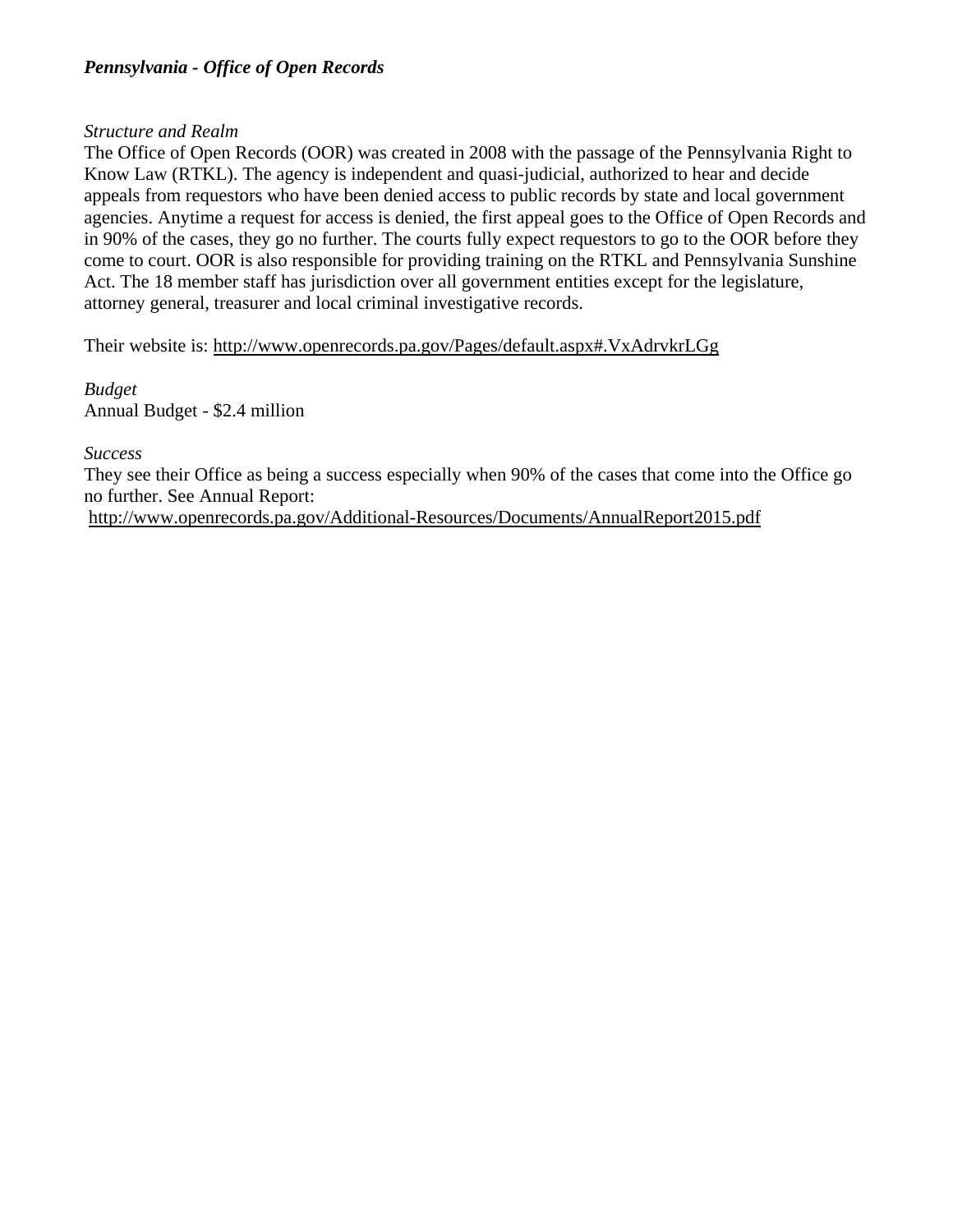## *Structure and Realm*

The Arizona Ombudsman-Citizens' Aide is an independent agency of the Arizona Legislature that was established to make government more responsive to Arizona citizens. Although it does respond to public access complaints, the agency has far more broad authority to work with citizens on a variety of issues such as benefits, eligibility for state services, child protective services, tax payments, etc. They operate under Arizona Revised Statute sections 41-1371 through 41-1383 and operates under Arizona Administrative Code title 2 chapter 16. They also provide training to the public as well as agencies in all of the areas that they are required to respond. From July 1, 2014 –June 30, 2015, the Ombudsman responded to 612 call relating to public access. The agency has 9 staff members.

Their website is:<http://www.azoca.gov/>

*Budget* Annual Budget – approximately \$800,000

## *Success*

They see their Agency as being a success but that includes all of the cases that they handle. Specific statistics on public access successes were not available. See Annual Report: <http://www.azoca.gov/documents/2015-fiscal-report-july-2014-to-june-2015.pdf>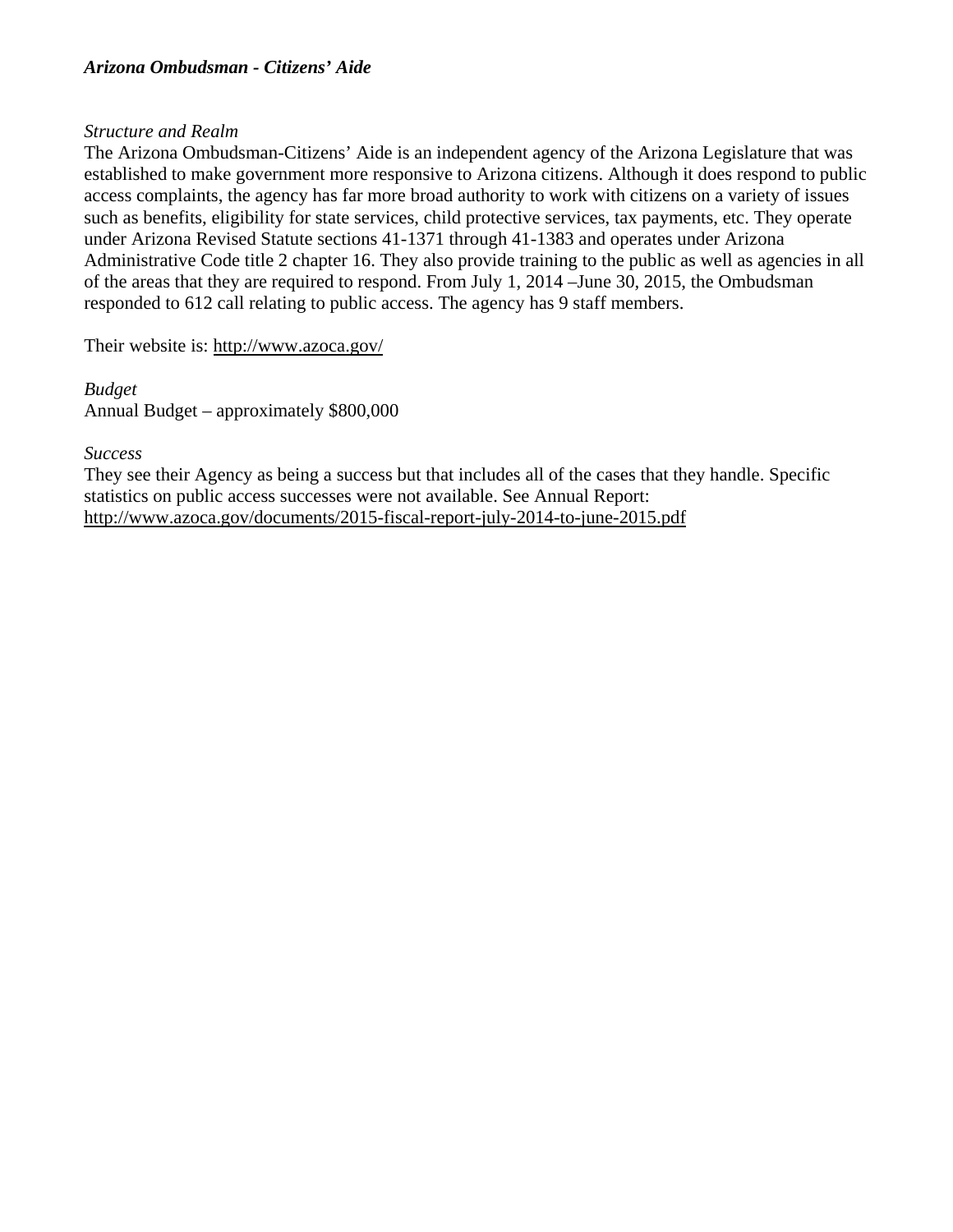#### *Iowa Public Information Board*

#### *Structure and Realm*

Iowa's Ombudsman handled all public records and open meetings complaints until 3 years ago when the Iowa Public Information Board (IPIB or Board) was established by Iowa Code Chapter 23. The original ombudsman was not a mediator but rather an independent fact finder that would make a decision on whether an action by a state agency relating to either public records or open meetings was lawful or not. They would try to persuade an agency to act on their findings but could not force them to take action. However, once the IPIB was established, all complaints relating to public records and open meetings were handled by them.

The Board was created to provide a free, efficient way for Iowans to receive information and resolve complaints related to chapters 21 and 22, Iowa's open meetings and public records laws. IPIB is an independent agency with a nine-member board appointed by the Governor and confirmed by the Senate. No more than three members of the board can represent the media or counties, cities or other local governments. The remaining members are from the public. Members serve staggered four-year terms and are balanced by political party and gender. The board elects a chair and vice chair from among its members.

Complaints must be filed within 60 days of the alleged violation. Communications with the Board are treated as public records and are subject to disclosure, except when the board determines an exemption or other provision of law prohibits or limits release of some or all of a communication's contents. It is the goal of the Board to be the state's most transparent state agency.

Last year (2015), the Board processed 811 cases and included: Formal Complaints (97); Advisory Opinions (8); Declaratory Orders (3); Informal Complaints (151) usually about accessing public records; Informal Requests (531) seeking assistance in the interpretation of Chapters 21 and 22; and Miscellaneous Other (21) includes other requests for assistance such as training and legislative issues. The Board also traveled the state, conducting 19 training sessions for hundreds of state, county and city officials and identified continuing problems in the areas of meeting notice, governmental subcommittees and law enforcement records. Legislative changes were recommended to address these issues.

In 2015, 62% of the incoming matters were resolved in less than a day, 20% were resolved in one to five days and 18% were resolved in six or more days.

Their website is: [https://ipib.iowa.gov](https://ipib.iowa.gov/) Annual Report:<https://www.ipib.iowa.gov/media/118>

*Budget* Annual Budget – approximately \$1.8 million

#### *Success*

They see their Agency as being a success based on the vast majority of complaints were settled informally, with the Board attorneys negotiating a compromise that satisfied both parties, reducing community conflict and resulting in an increase of government transparency.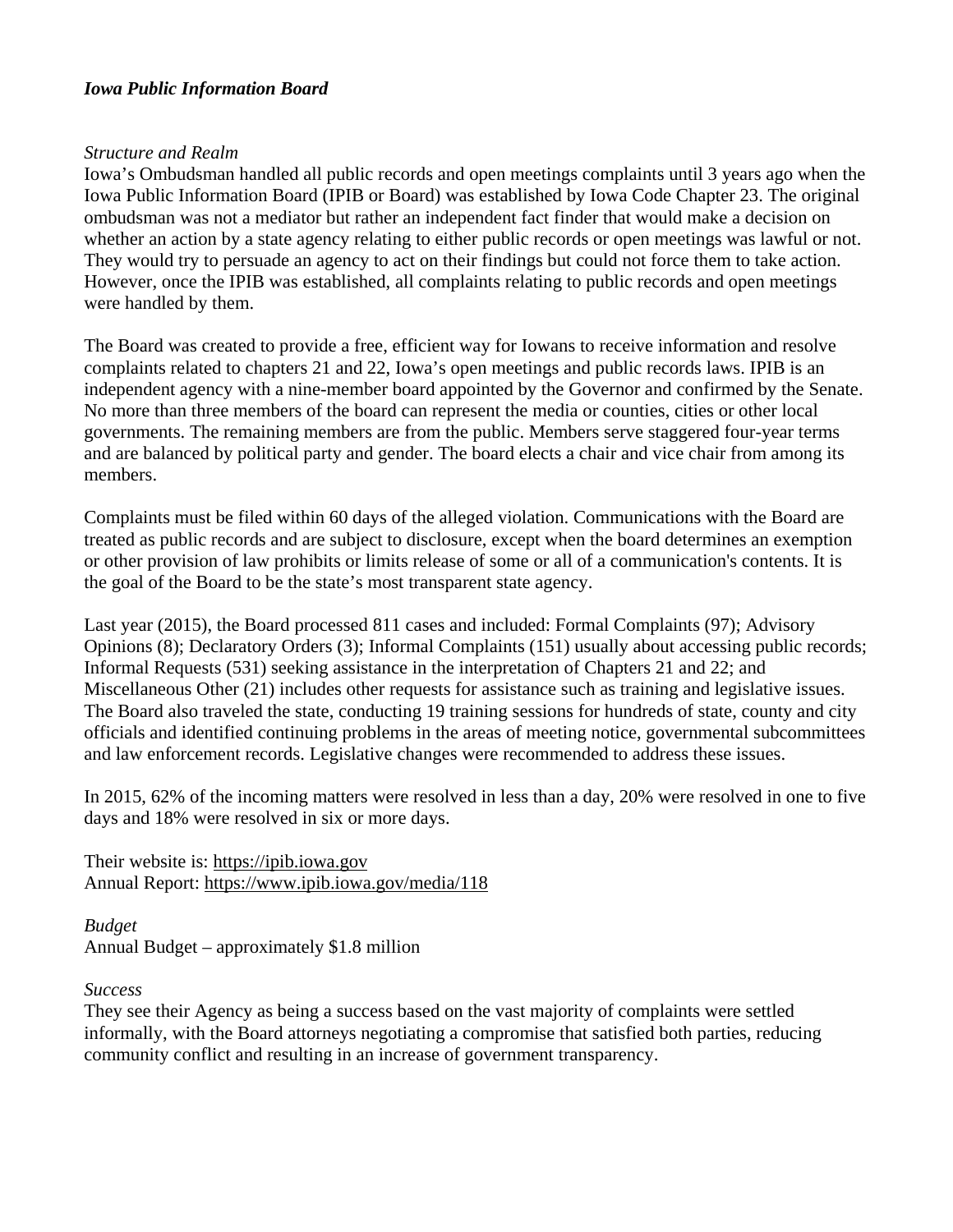# *Tennessee Office of Open Records Counsel*

## *Structure and Realm*

The Office of Open Records Counsel is part of the State Comptroller's Office and serves as a resource, for issues related to Tennessee's public records and open meetings laws, the citizens, media and local governments. Although the Office assists requestors in determining and locating the correct governmental records custodian, the Office is not a clearinghouse for public records requests and does not make requests on behalf of agencies or individuals. They cannot advocate for one side or another or declare a violation but they can mediate disputes and issue opinions. Opinions rendered by the Counsel are considered if the matter goes to court. They are currently staffed by one FTE who is an attorney. They have requested 2 additional FTE for the Office.

Tennessee's General Assembly appropriated funding for the Office of Open Records Ombudsman in 2007 but it wasn't until 2008 that the General Assembly provided statutory authority for the Office of Open Records Counsel by enacting Public Chapter 1179, Acts of 2008.

In addition, the General Assembly also created a 15 member Advisory Board to the Counsel "…to guide and advise the Office on open records and open meetings." This is not seen as a particularly helpful body to the Office as its members tend to have their own agendas.

The Office works to help citizens and government officials understand Tennessee's laws on public records and open meetings by doing presentations and educational outreach. They also post resources on the web.

# **OFFICE RESPONSIBILITIES (from the 2016 Annual Report)**

The Office of Open Records Counsel is charged with the following responsibilities:

Serve as a point of contact for questions and concerns regarding access to public records and regarding open meetings;

Assist citizens in obtaining open public records;

Promote education and awareness of Tennessee public records and open meetings laws;

Collect data on open meetings inquiries and problems;

Issue informal advisory opinions on open records issues; and

Develop forms, schedules, policies, and guidelines for open record requests.

In 2015 the Office handled 1215 inquiries, a significant drop from the 1869 high handled in 2014. About three-quarters of the request were about public records and just under 50% were made by a citizen.

Their website is:<https://www.comptroller.tn.gov/openrecords/> Annual Report:<https://www.comptroller.tn.gov/openrecords/pdf/20160302ORCAnnualReport.pdf>

## *Budget*

Annual Budget – approximately \$100,000

## *Success*

They see their Agency as being a success, however they question the need for an Advisory Board. With only 1 FTE on staff, they would like additional resources in an effort to reach more people.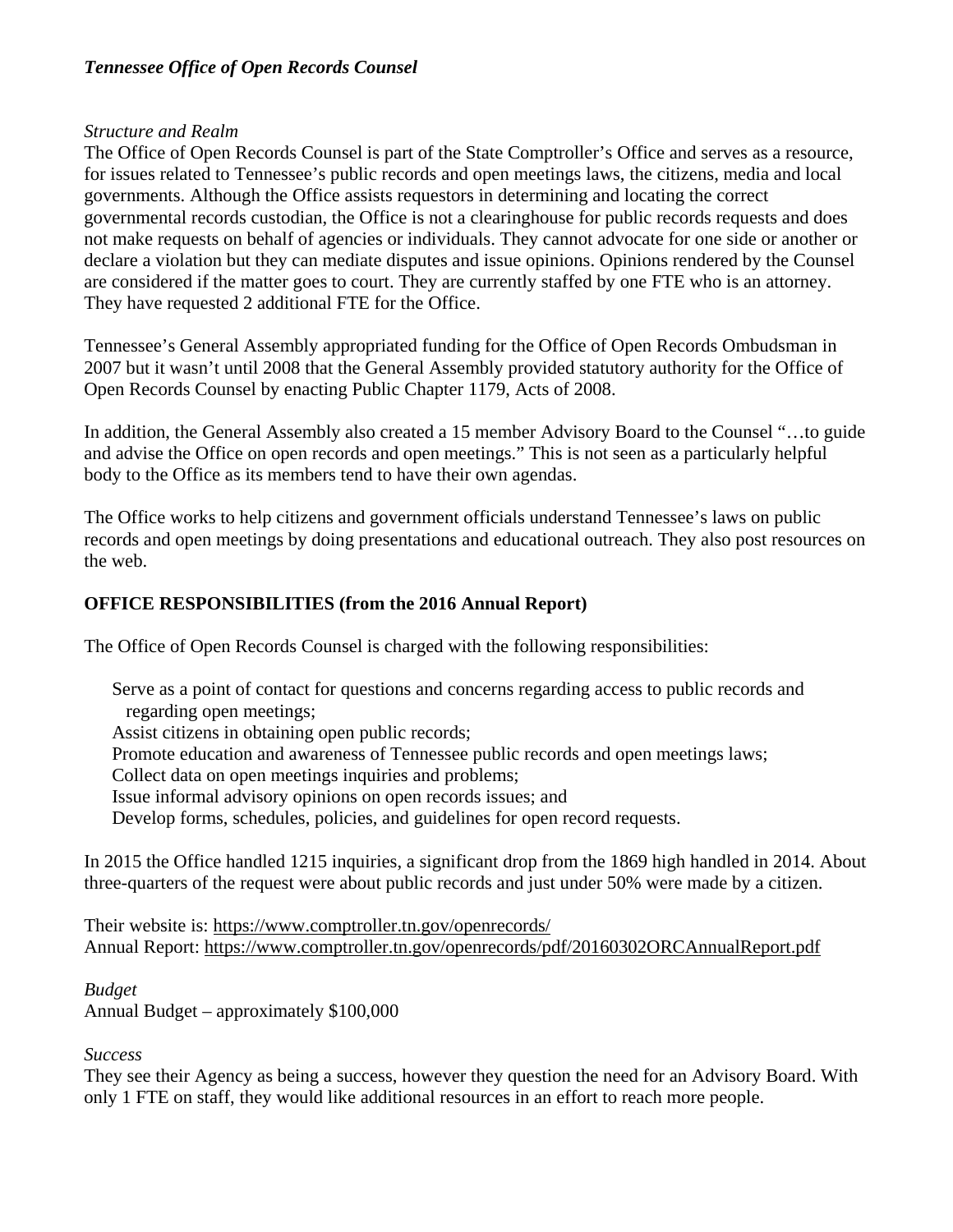# *Hawaii Office of Information Practices (OIP)*

### *Structure and Realm*

The Office of Information Practices (OIP) was established in 1988 by the Uniform Information Practices Act to promote open and transparent government in Hawaii. OIP is responsible for administering both the public records laws (known as the Uniform Information Practices Act (UIPA) - HRS Chapter 92F) and the open meetings laws (sunshine Law - part I of HRS Chapter 92).

In addition, OIP provides training, legal guidance and assistance on public records and access to the public and all state and local government agencies as well as provide guidance and make recommendations on legislation that affects access to government records or board meetings.

The public does not need to hire attorneys or observe judicial formalities to obtain OIP's assistance. The OIP's free and informal proceedings are not subject to the contested case procedures of HRS Chapter 91. OIP provides an "attorney of the day service" where members of the public or government agencies can call to receive (usually within 24 hours) general advice regarding public records and access laws. If the OIP determines that further action may be necessary to resolve an issue, they can conduct investigations. The OIP can also issue formal or informal opinions, which are enforceable by the courts.

The OIP also administers the Records Report System (RRS) – a database without the actual records describing the various types of government records maintained by state and county agencies available for access.

In 2015, OIP responded to 1,307 UIPA and Sunshine Law requests for assistance. Of those, 1,074 were informal requests and 233 were formal requests. 82% of requests were handled through OIP's "Attorney of the Day" service. This service allows the public, agencies and boards to receive general legal advice from an OIP staff attorney and since 2011, these inquiries have increased 59%.

Hawaii does have an Ombudsman's Office, however, they only become involved in public records or access issues if the OIP rules that records can be released and an agency refuses to comply with OIP's decision.

The OIP has 8.5 full-time equivalent (FTE) positions, including 4.5 FTE attorneys.

Their website is:<http://oip.hawaii.gov/> Annual Report:<http://oip.hawaii.gov/wp-content/uploads/2015/03/ANNUAL-REPORT-2015.pdf>

*Budget* Annual Budget – \$552,990

## *Success*

They see their Agency as being a success and see increasing value in the Attorney of the Day service. Both the public and agencies are aware of the service and use it to validate a response (public) or to determine how to respond to a request (agency).